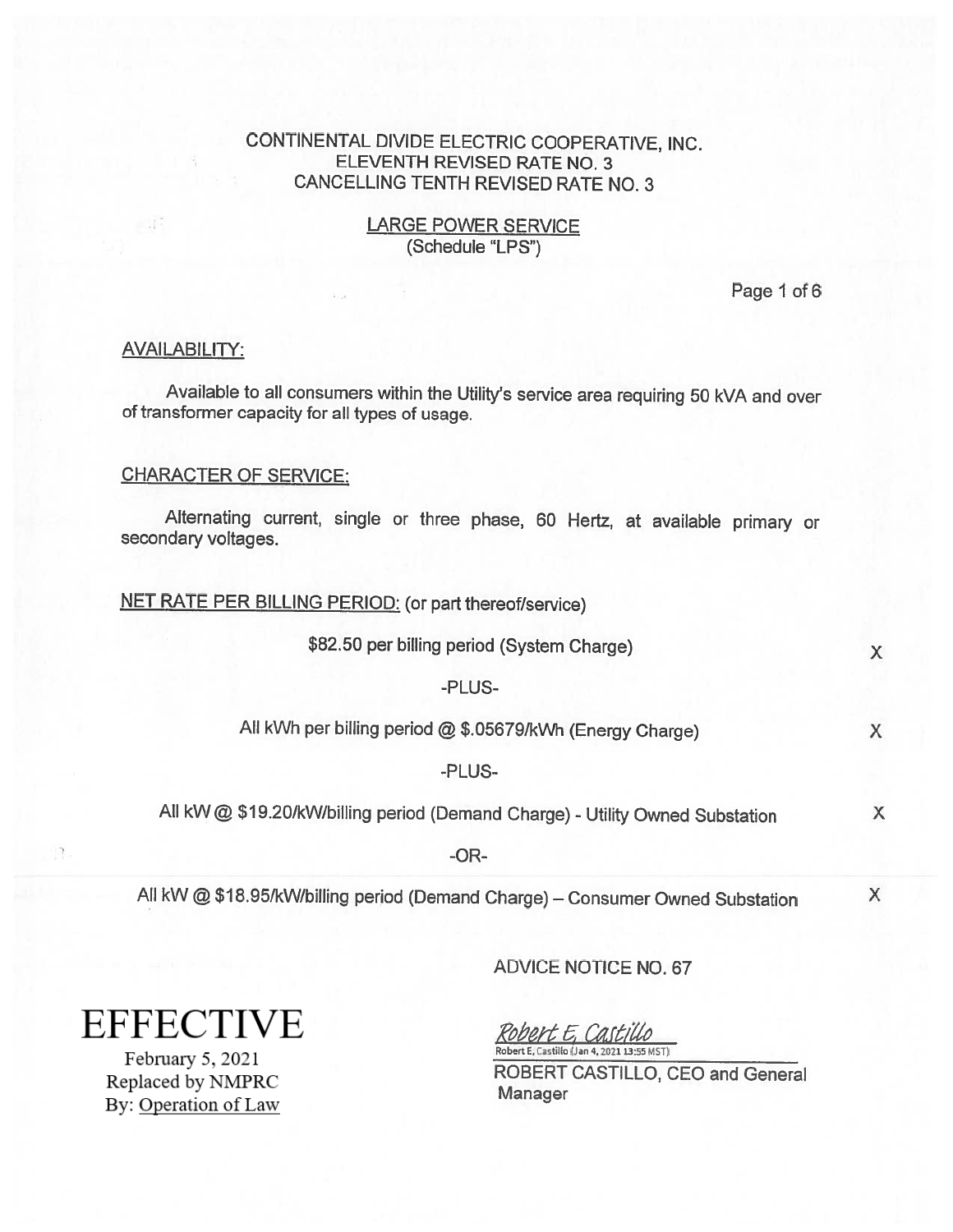# LARGE POWER SERVICE (Schedule "LPS")

Page 2 of 6

# NET RATE PER BILLING PERIOD: (or part thereof/service) (Continued)

The total system charge <sup>p</sup>lus demand charges <sup>p</sup>lus energy charges per billing period shall be the total charges per billing period, exclusive of taxes and fuel and purchased power cost adjustment charges.

The system charge shall covet costs of providing electric service, including operation and maintenance of facilities, consumer accounting expenses and other administrative costs.

# MINIMUM BILLING PERIOD CHARGES:

The minimum charges per billing period shall be the highest of the following:

- (1) Minimum charges established in accordance with Line Extension Policy.
- (2) Or, \$2.OO/kVA of installed transformer capacity.
- (3) Or, minimum charges established by special contract between the consumer and the Utility.

Payment of the minimum charges shall entitle the consumer to system, demand and energy charge allowances only during the billing period applicable, unless otherwise specified by contract.

**EFFECTIVE** 

February 5, 2021 Replaced by NMPRC By: Operation of Law ADVICE NOTICE NO.67

Robert E, Castillo Robert E. Castillo (Jan 4, 2021 13:55 MST)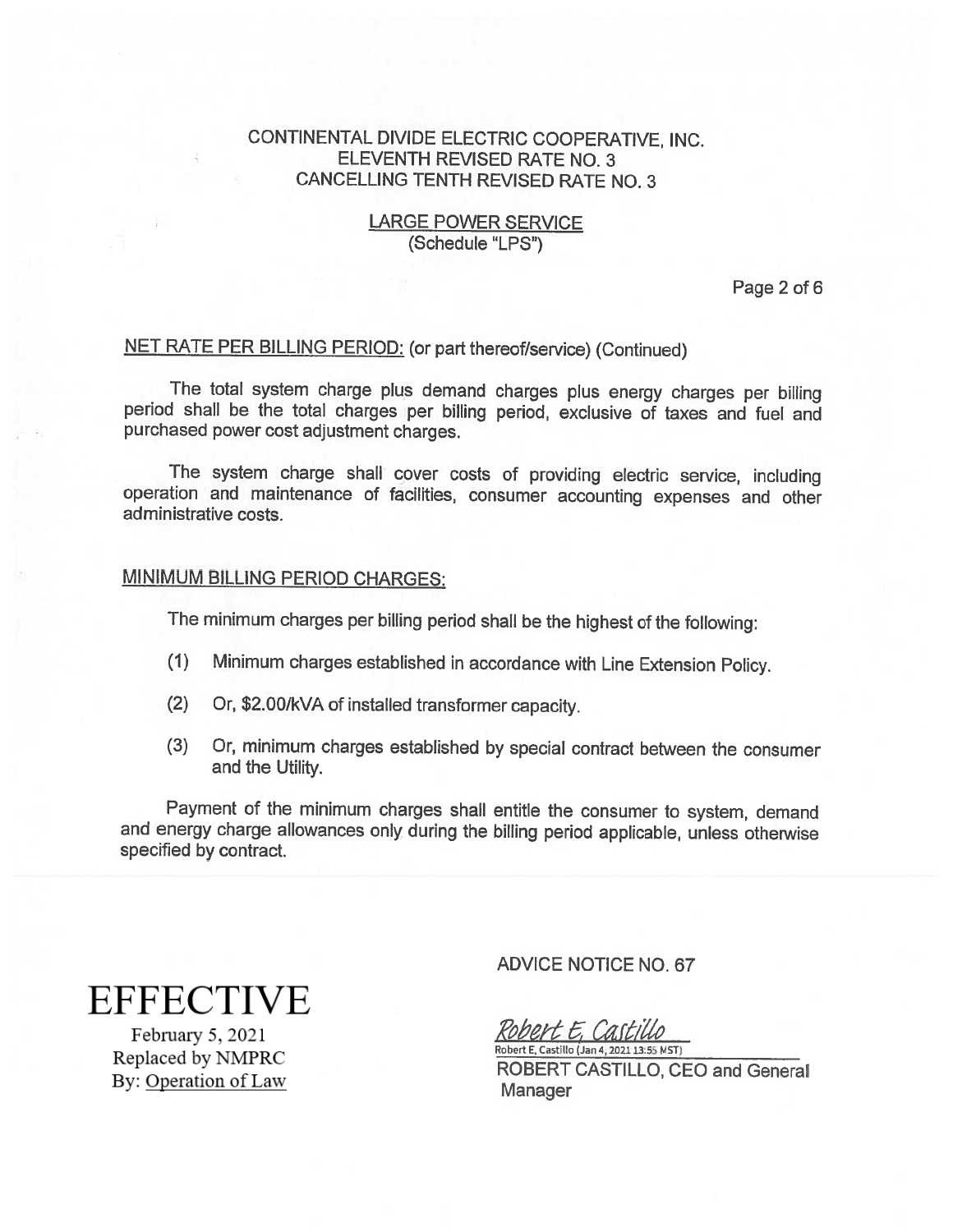## LARGE POWER SERVICE (Schedule "LPS")

Page 3 of 6

#### METERING:

The Utility shall install, own and operate suitable demand and power factor measuring devices for billing under this schedule.

# DETERMINATION OF BILLING DEMAND:

The monthly kW billing demand shall normally be determined by measurement and shall be the highest 15-minute integrated or thermal kW demand but in no event shall it be less than the contracted minimum kW demand.

#### POWER FACTOR ADJUSTMENT:

The consumer agrees to maintain unity power factor as nearly as practicable. Demand charges will be adjusted to correct for average power factors lower than 90%. Such adjustments will be made by increasing the measured demand 1% for each 1% by which the average power factor is less than 90%.

# FUEL & PURCHASED POWER COST ADJUSTMENT:

The Utility shall, if the purchased power expense is increased or decreased above or below the base purchased power cost of \$.082591kWh sold, flow through to the users such increases or decreases, in accordance with N.M.P.R.C. Rule No. 550.

# **EFFECTIVE**

February 5, 2021 Replaced by NMPRC By: Operation of Law ADVICE NOTICE NO.67

Robert E. Castillo Robert E, Castillo (Jan 4, 2021 13:55 MST)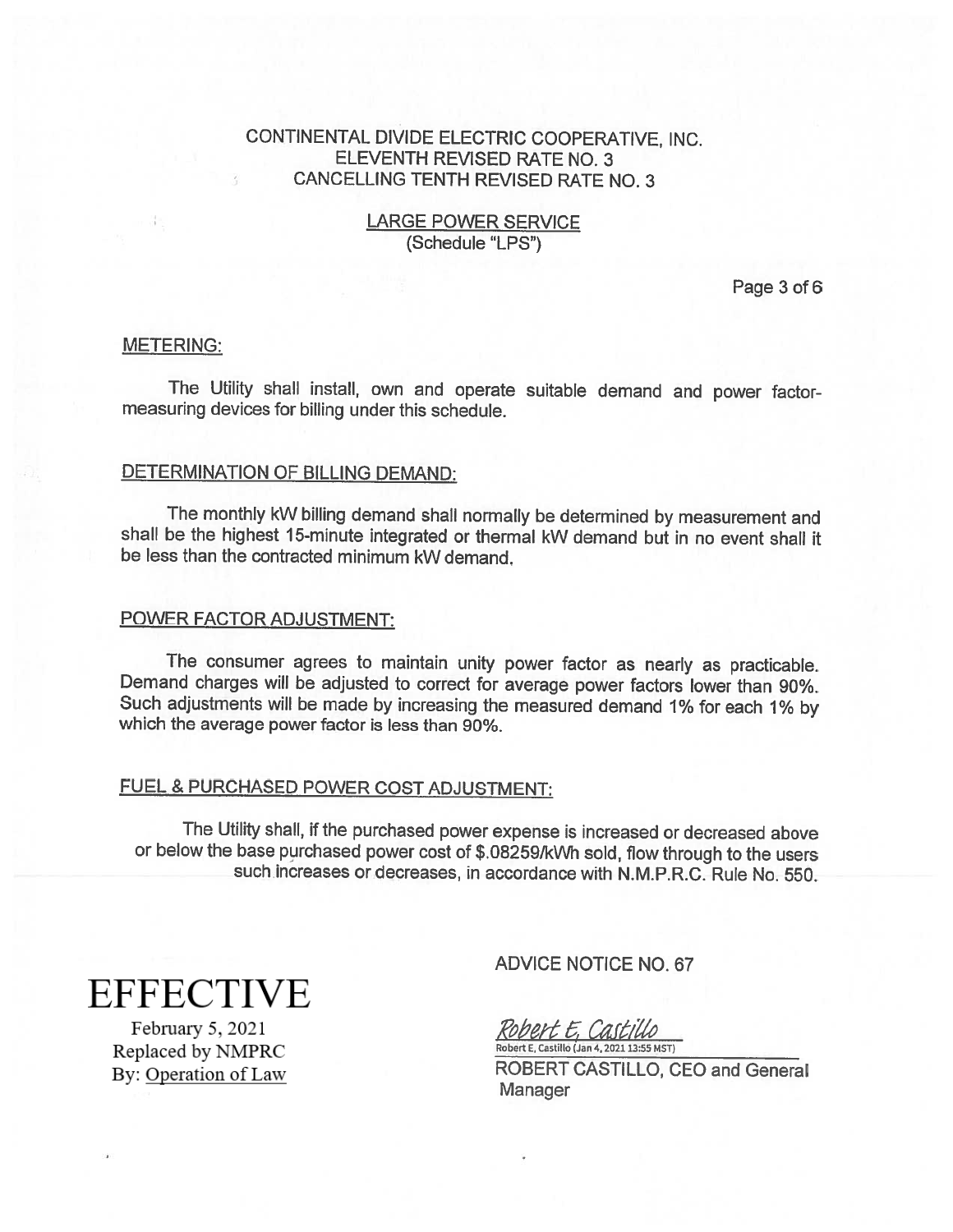## LARGE POWER SERVICE (Schedule "LPS")

Page 4 of 6

#### DEBT COST ADJUSTMENT:

Billing under this schedule may be increased or decreased by an amount in the cost of debt capital incurred pursuant to securities, the issuance of which has been approved by the New Mexico Public Regulation Commission, of the debt cost utilized to establish these rates. This is in accordance with New Mexico Public Regulation Commission Code of Rules and Regulations No. 540.

#### TAX ADJUSTMENT:

Billing under this schedule may be increased by an amount equa<sup>l</sup> to the sum of the taxes payable under the Gross Receipts and Compensating Tax Act and of all other taxes, fees, or charges (exclusive of Ad Valorem, State and Federal Income Taxes) payable by the Utility and levied or assessed by any governmental authority on the public utility service rendered, or on the right or privilege of rendering the service, or on any object or event incidental to the rendition of the service.

#### LATE PAYMENT CHARGE:

<sup>A</sup> late payment charge of one and one-half percent (1 1/2%) per billing period or fraction thereof will be charged on all utility service bills and invoices which are delinquent per the provisions of the tariff.

**EFFECTIVE** 

February 5, 2021 Replaced by NMPRC By: Operation of Law

## ADVICE NOTICE NO. 67

Robert E. Castillo Robert E, Castillo (Jan 4, 2021 13:55 MST)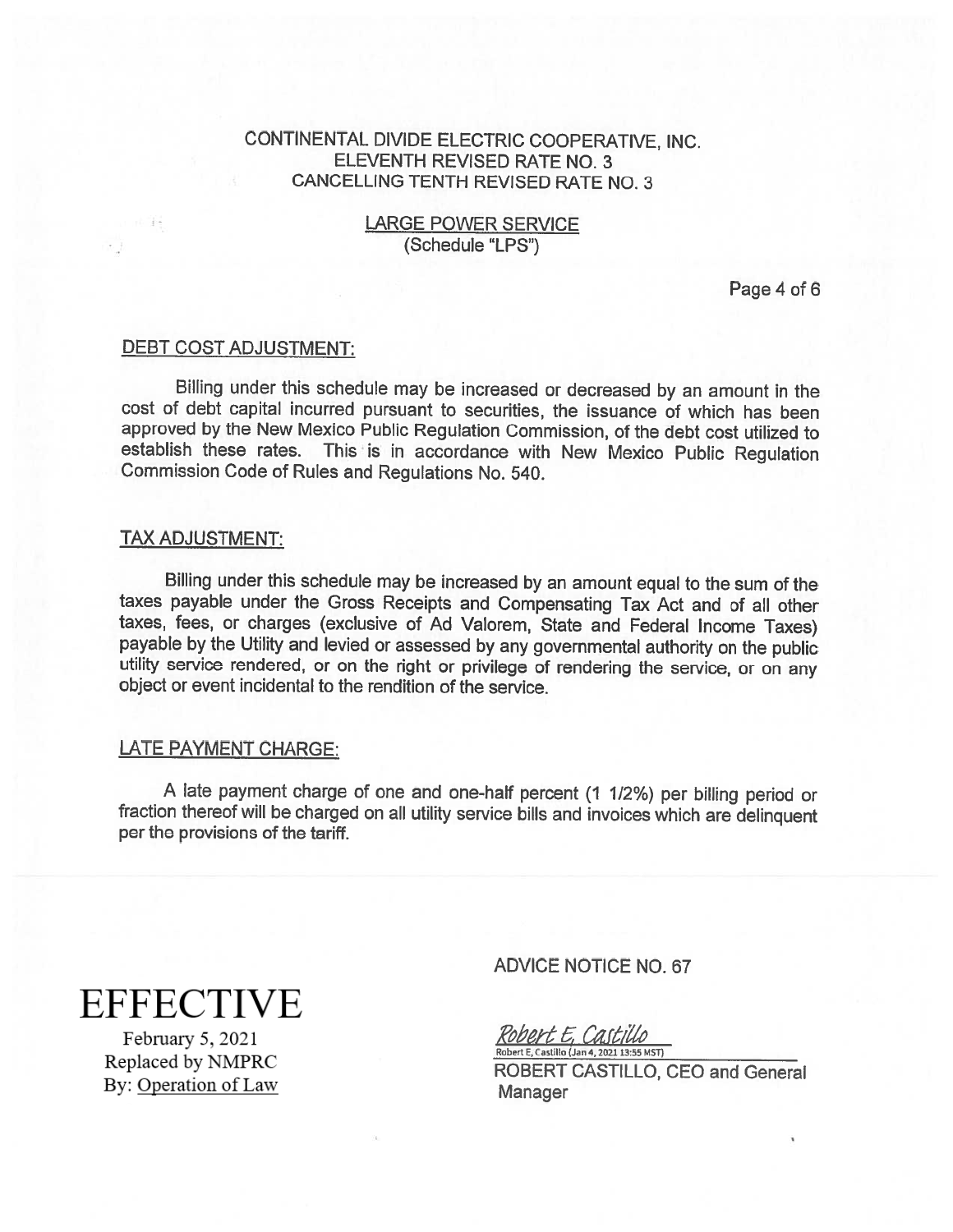## LARGE POWER SERVICE (Schedule 'LPS")

Page 5 of 6

## TERMS OF PAYMENT:

All bills are net and payable within <sup>20</sup> days from the date of bill.

## BILLING PERIOD:

The billing period shall be approximately 1/12 of <sup>a</sup> year but not necessarily <sup>a</sup> calendar month.

# TEMPORARY OR UNUSUAL SERVICE:

Temporary or unusual service will be covered by the Utility's Rules and Regulations. In such cases, the minimum charges, conditions of furnishing substation equipment, connection and disconnection of service and special conditions will be covered by special agreement with the customer. The customer shall pay for all expenses involved in furnishing the temporary service.

# CONDITIONS OF SERVICE:

- (1) The Utility's Rules and Regulations, filed with the regulatory body shall apply.
- (2) All wiring, pole lines and other electrical equipment electrically on the load side of the metering point shall be considered the distribution system of the consumer and shall be furnished and maintained by the consumer.

**EFFECTIVE** 

February 5, 2021 Replaced by NMPRC By: Operation of Law

7

ADVICE NOTICE NO.67

Robert E. Castillo Robert E, Castillo (Jan 4,2021 13:55 MSI)